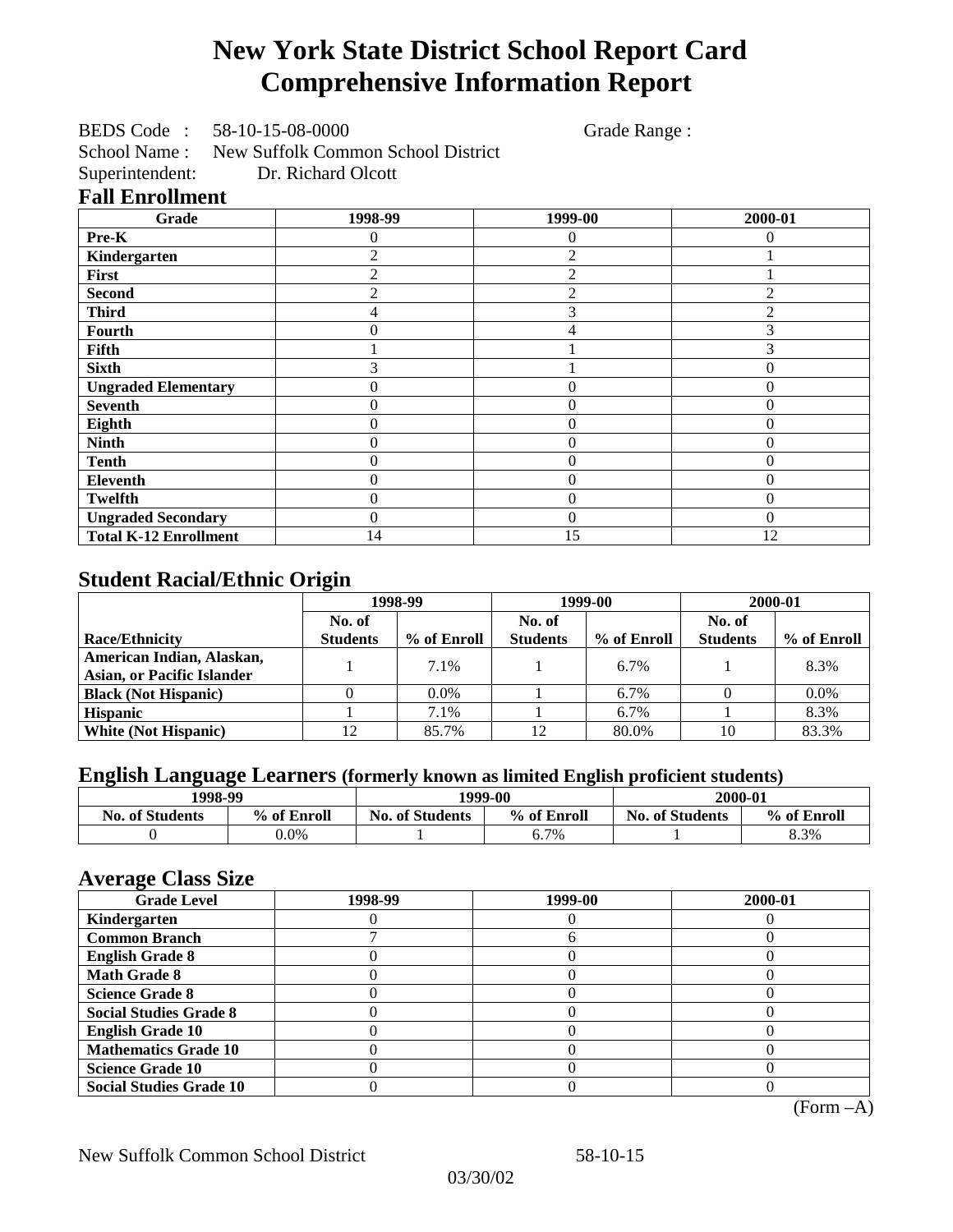## **District Need to Resource Capacity Category**

| <b>N/RC Category</b> | <b>Description</b>                                                  |
|----------------------|---------------------------------------------------------------------|
|                      | This is a school district with average student needs in relation to |
|                      | district resource capacity.                                         |

### **Similar School Group and Description**

| <b>Description</b> |
|--------------------|
|                    |
|                    |

**All schools within the same N/RC category are divided into three similar groups defined by the percentage of students in the school who are eligible for the free lunch program and/or who are English Language Learners (formerly known as Limited English proficient).**

## **Attendance and Suspension**

|                               | 1997-98         |         |                 | 1998-99 | 1999-00         |         |
|-------------------------------|-----------------|---------|-----------------|---------|-----------------|---------|
|                               | No. of          | $%$ of  | No. of          | $%$ of  | No. of          | $%$ of  |
|                               | <b>Students</b> | Enroll. | <b>Students</b> | Enroll. | <b>Students</b> | Enroll. |
| <b>Annual Attendance Rate</b> |                 | 96.0%   |                 | 96.0%   |                 | 96.0%   |
| <b>Student Suspensions</b>    |                 | 0.0%    |                 | $0.0\%$ |                 | 0.0%    |

### **Student Socioeconomic and Stability Indicators (Percent of Enrollment)**

|                          | 1998-99 | 1999-00   | 2000-01 |
|--------------------------|---------|-----------|---------|
| <b>Free Lunch</b>        | $0.0\%$ | $0.0\%$   | $0.0\%$ |
| <b>Reduced Lunch</b>     | 0.0%    | $0.0\%$   | $0.0\%$ |
| <b>Public Assistance</b> | N/A     | N/A       | N/A     |
| <b>Student Stability</b> | NA      | <b>NA</b> | NA      |

### **Staff Counts**

| Staff                                   | 2000-01 |
|-----------------------------------------|---------|
| <b>Total Teachers</b>                   |         |
| <b>Total Other Professional Staff</b>   |         |
| <b>Total Paraprofessionals</b>          |         |
| <b>Teaching out of Certification *</b>  |         |
| <b>Teachers with Temporary Licenses</b> |         |

\*Teaching out of certification more than on an incidental basis.

(Form –B)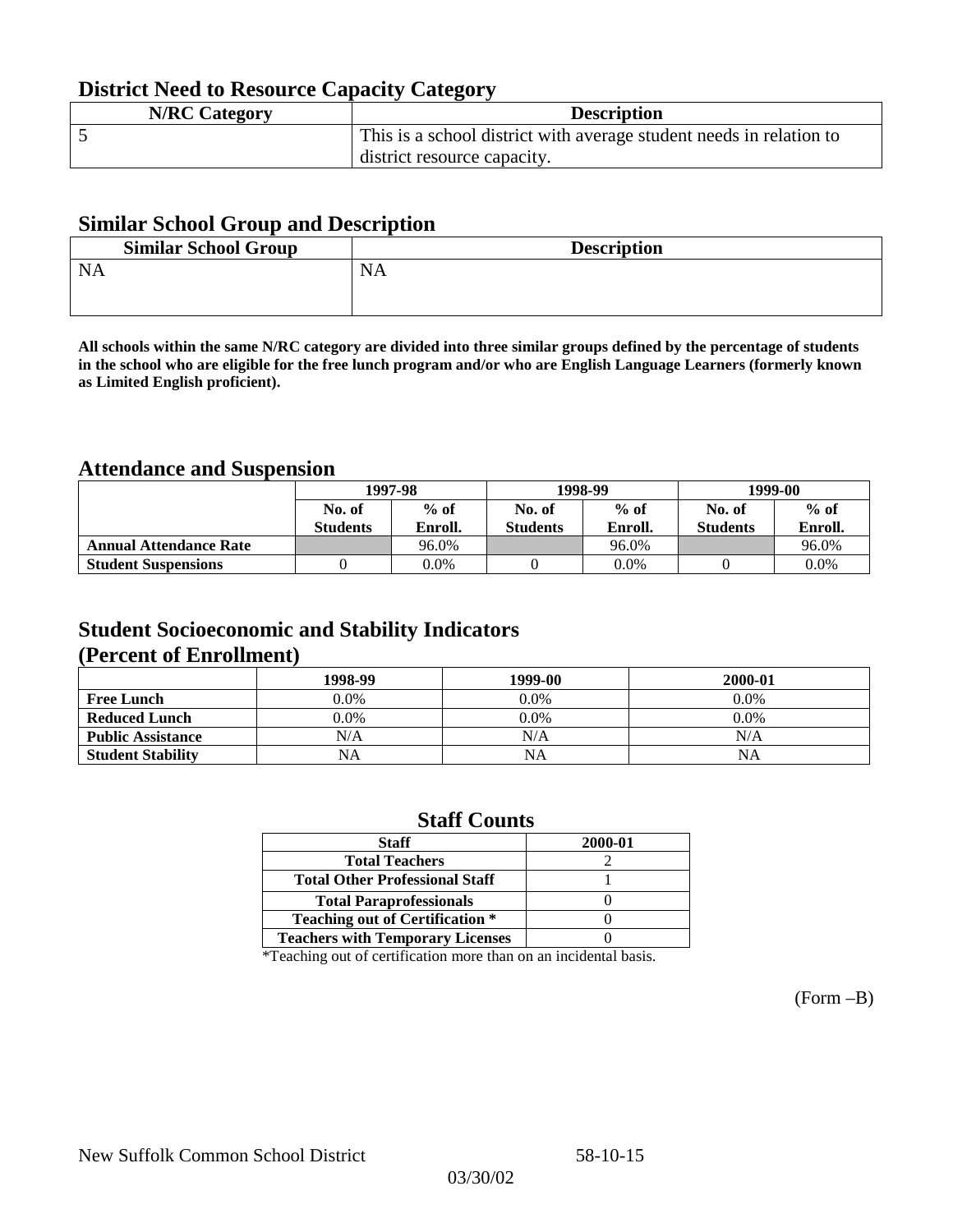# **Second Language Proficiency Examinations**

|                |            | 1998-99   |                   | 1999-00   | 2000-01    |           |
|----------------|------------|-----------|-------------------|-----------|------------|-----------|
| <b>Test</b>    | No. Tested | % Passing | <b>No. Tested</b> | % Passing | No. Tested | % Passing |
| French         |            | 0%        |                   | 0%        |            | 0%        |
| <b>German</b>  |            | 0%        |                   | 0%        |            | 0%        |
| <b>Italian</b> |            | 0%        |                   | 0%        |            | 0%        |
| Latin          |            | 0%        |                   | 0%        |            | 0%        |
| <b>Spanish</b> |            | 0%        |                   |           |            | 0%        |

### **General Education Students**

### **Students with Disabilities**

|                | 1998-99    |           | 1999-00           |           | 2000-01           |           |
|----------------|------------|-----------|-------------------|-----------|-------------------|-----------|
| <b>Test</b>    | No. Tested | % Passing | <b>No. Tested</b> | % Passing | <b>No. Tested</b> | % Passing |
| French         |            | $0\%$     |                   | 0%        |                   | 0%        |
| German         |            | 0%        |                   | 0%        |                   | 0%        |
| <b>Italian</b> |            | 0%        |                   | 0%        |                   | 0%        |
| Latin          |            | 0%        |                   | 0%        |                   | 0%        |
| <b>Spanish</b> |            | 0%        |                   | 0%        |                   | 0%        |

**School reports contain data for students with disabilities for the 1999-00 and 2000-01 school years only because of changes in data collection procedures; 1998-99 data do not appear. District reports contain data for all students with disabilities enrolled in the district for the 1998-99, 1999-00 and 2000-01 school years.**

(Form – D)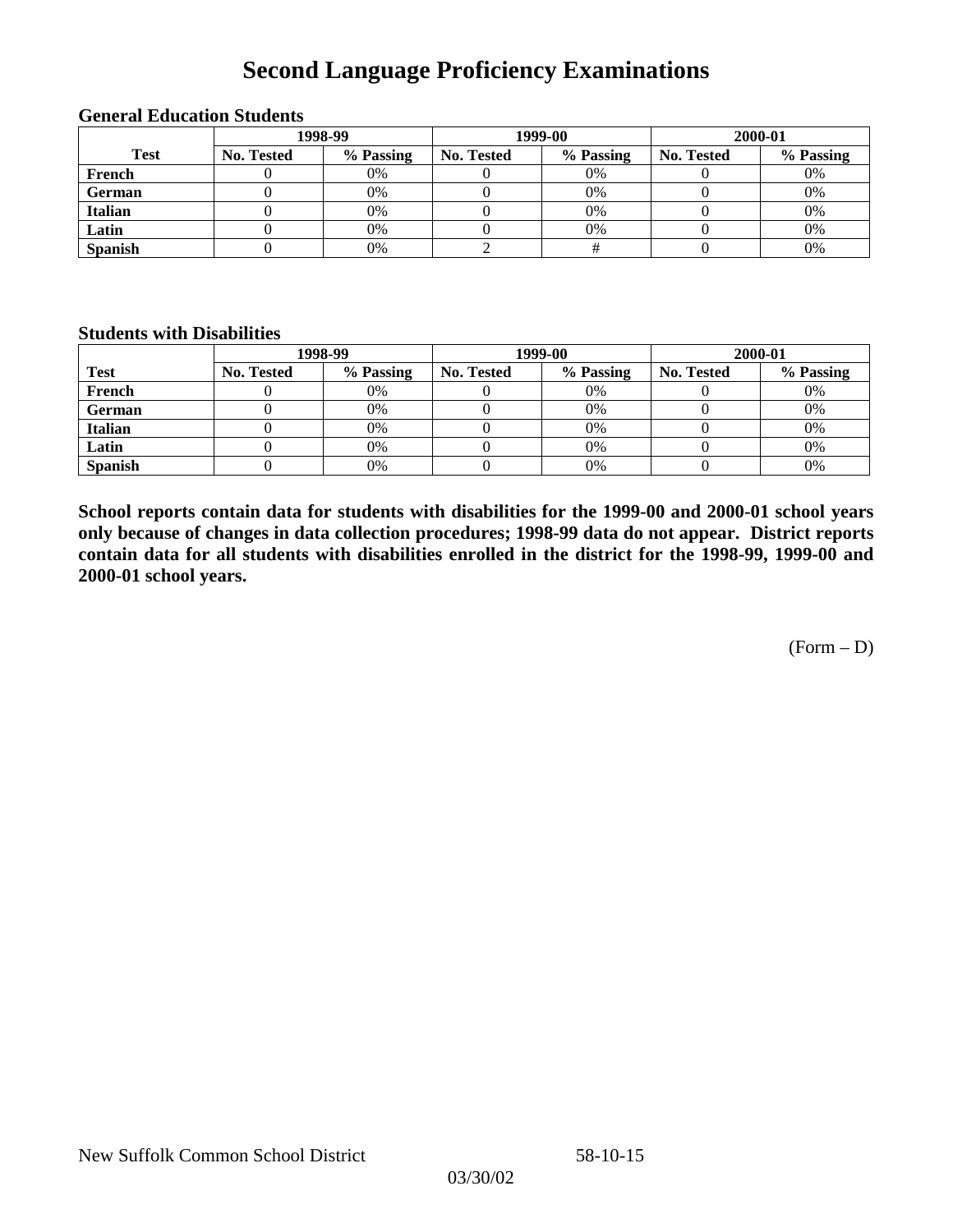# **Regents Competency Tests**

|                       |            | 1998-99   |            | 1999-00<br>2000-01 |            |           |
|-----------------------|------------|-----------|------------|--------------------|------------|-----------|
| <b>Test</b>           | No. Tested | % Passing | No. Tested | % Passing          | No. Tested | % Passing |
| <b>Math</b>           |            | 0%        |            | 0%                 |            | 0%        |
| <b>Science</b>        |            | 0%        |            | 0%                 |            | 0%        |
| <b>Reading</b>        |            | $0\%$     |            | 0%                 |            | 0%        |
| Writing               |            | 0%        |            | 0%                 |            | 0%        |
| <b>Global Studies</b> |            | 0%        |            | 0%                 |            | 0%        |
| US Hist & Gov't.      |            | 0%        |            | $0\%$              |            | 0%        |

#### **General Education Students**

### **Students with Disabilities**

|                       |                   | 1998-99   | 1999-00    |           | 2000-01           |           |
|-----------------------|-------------------|-----------|------------|-----------|-------------------|-----------|
| <b>Test</b>           | <b>No. Tested</b> | % Passing | No. Tested | % Passing | <b>No. Tested</b> | % Passing |
| <b>Math</b>           |                   | 0%        |            |           |                   | 0%        |
| <b>Science</b>        |                   | 0%        |            |           |                   | 0%        |
| <b>Reading</b>        |                   | 0%        |            |           |                   | 0%        |
| Writing               |                   | 0%        |            |           |                   | 0%        |
| <b>Global Studies</b> |                   | 0%        |            | 0%        |                   | 0%        |
| US Hist & Gov't.      |                   | 0%        |            |           |                   | 0%        |

**School reports contain data for students with disabilities for the 1999-00 and 2000-01 school years only because of changes in data collection procedures; 1998-99 data do not appear. District reports contain data for all students with disabilities enrolled in the district for the 1998-99, 1999-00 and 2000-01 school years.**

(Form –E)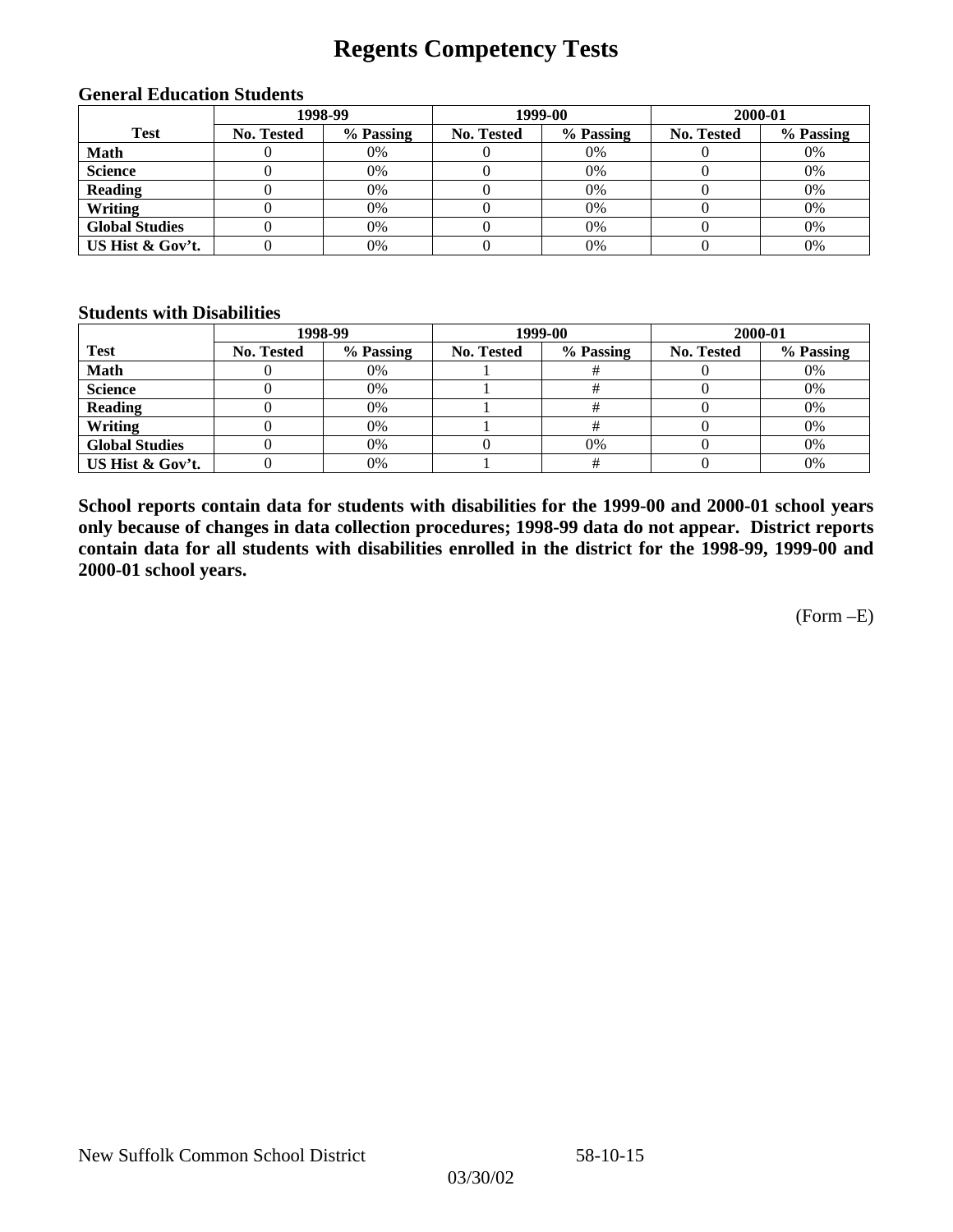|                                                             | <b>All Students</b> |                                                 |                  | <b>Students with Disabilities</b> |                  |                  |  |  |
|-------------------------------------------------------------|---------------------|-------------------------------------------------|------------------|-----------------------------------|------------------|------------------|--|--|
|                                                             | 1999                | 2000                                            | 2001             | 1999                              | 2000             | 2001             |  |  |
|                                                             |                     | <b>Comprehensive English</b>                    |                  |                                   |                  |                  |  |  |
| Number Tested                                               | $\theta$            |                                                 | $\mathbf{0}$     | $\boldsymbol{0}$                  | $\mathbf{0}$     | $\mathbf{0}$     |  |  |
| Number scoring 55 to 100                                    | $\Omega$            | $\#$                                            | $\overline{0}$   | $\Omega$                          | $\Omega$         | $\Omega$         |  |  |
| Number scoring 65 to 100                                    | $\overline{0}$      | $\overline{\ddot{}}$                            | $\mathbf{0}$     | $\mathbf{0}$                      | $\mathbf{0}$     | $\mathbf{0}$     |  |  |
| Number scoring 85 to 100                                    | $\overline{0}$      | #                                               | $\overline{0}$   | $\overline{0}$                    | $\overline{0}$   | $\overline{0}$   |  |  |
| Percentage of Tested Scoring 55-100                         | 0%                  | $\#$                                            | 0%               | 0%                                | 0%               | 0%               |  |  |
| Percentage of Tested Scoring 65-100                         | 0%                  | $\#$                                            | 0%               | $0\%$                             | 0%               | 0%               |  |  |
| Percentage of Tested Scoring 85-100                         | 0%                  | $\overline{+}$                                  | 0%               | 0%                                | 0%               | 0%               |  |  |
|                                                             |                     | Math I                                          |                  |                                   |                  |                  |  |  |
| Number Tested                                               | $\boldsymbol{0}$    | 4                                               | $\boldsymbol{0}$ | $\overline{0}$                    | $\boldsymbol{0}$ | $\boldsymbol{0}$ |  |  |
| Number scoring 55 to 100                                    | $\mathbf{0}$        | $\#$                                            | $\overline{0}$   | $\overline{0}$                    | $\overline{0}$   | $\mathbf{0}$     |  |  |
| Number scoring 65 to 100                                    | $\mathbf{0}$        | $\overline{\ddot{}}$                            | $\Omega$         | $\Omega$                          | $\Omega$         | $\mathbf{0}$     |  |  |
| Number scoring 85 to 100                                    | $\overline{0}$      | $\overline{\ddot{}}$                            | $\overline{0}$   | $\overline{0}$                    | $\overline{0}$   | $\overline{0}$   |  |  |
| Percentage of Tested Scoring 55-100                         | $\overline{0\%}$    | #                                               | 0%               | 0%                                | $\overline{0\%}$ | 0%               |  |  |
| Percentage of Tested Scoring 65-100                         | 0%                  | $\#$                                            | 0%               | 0%                                | 0%               | 0%               |  |  |
| Percentage of Tested Scoring 85-100                         | 0%                  | $\#$                                            | 0%               | 0%                                | 0%               | 0%               |  |  |
|                                                             |                     | Math A                                          |                  |                                   |                  |                  |  |  |
| Number Tested                                               | $\boldsymbol{0}$    | $\theta$                                        | $\mathbf{0}$     | $\overline{0}$                    | $\mathbf{0}$     | $\boldsymbol{0}$ |  |  |
| Number scoring 55 to 100                                    | $\overline{0}$      | $\overline{0}$                                  | $\overline{0}$   | $\overline{0}$                    | $\mathbf{0}$     | $\mathbf{0}$     |  |  |
| Number scoring 65 to 100                                    | $\mathbf{0}$        | $\mathbf{0}$                                    | $\overline{0}$   | $\overline{0}$                    | $\overline{0}$   | $\boldsymbol{0}$ |  |  |
| Number scoring 85 to 100                                    | $\theta$            | $\theta$                                        | $\Omega$         | $\theta$                          | $\Omega$         | $\Omega$         |  |  |
| Percentage of Tested Scoring 55-100                         | 0%                  | 0%                                              | 0%               | 0%                                | 0%               | 0%               |  |  |
| Percentage of Tested Scoring 65-100                         | 0%                  | 0%                                              | 0%               | 0%                                | 0%               | 0%               |  |  |
| Percentage of Tested Scoring 85-100                         | 0%                  | 0%                                              | $\overline{0\%}$ | 0%                                | 0%               | 0%               |  |  |
|                                                             |                     | Global Studies (last administered January 2000) |                  |                                   |                  |                  |  |  |
| Number Tested                                               | $\mathbf{0}$        | $\theta$                                        |                  | $\boldsymbol{0}$                  | $\boldsymbol{0}$ |                  |  |  |
| Number scoring 55 to 100                                    | $\overline{0}$      | $\mathbf{0}$                                    |                  | $\overline{0}$                    | $\overline{0}$   |                  |  |  |
| Number scoring 65 to 100                                    | $\overline{0}$      | $\mathbf{0}$                                    |                  | $\overline{0}$                    | $\overline{0}$   |                  |  |  |
| Number scoring 85 to 100                                    | $\overline{0}$      | $\overline{0}$                                  |                  | $\overline{0}$                    | $\overline{0}$   |                  |  |  |
| Percentage of Tested Scoring 55-100                         | 0%                  | 0%                                              |                  | 0%                                | 0%               |                  |  |  |
| Percentage of Tested Scoring 65-100                         | 0%                  | 0%                                              |                  | 0%                                | $0\%$            |                  |  |  |
| Percentage of Tested Scoring 85-100                         | 0%                  | 0%                                              |                  | 0%                                | 0%               |                  |  |  |
| Global History and Geography (first administered June 2000) |                     |                                                 |                  |                                   |                  |                  |  |  |
| Number Tested                                               |                     | 1                                               | $\Omega$         |                                   | $\mathbf{0}$     | $\mathbf{0}$     |  |  |
| Number scoring 55 to 100                                    |                     | $\#$                                            | $\boldsymbol{0}$ |                                   | $\mathbf{0}$     | $\boldsymbol{0}$ |  |  |
| Number scoring 65 to 100                                    |                     | $\#$                                            | $\overline{0}$   |                                   | $\overline{0}$   | $\overline{0}$   |  |  |
| Number scoring 85 to 100                                    |                     | $\#$                                            | $\overline{0}$   |                                   | $\overline{0}$   | $\overline{0}$   |  |  |
| Percentage of Tested Scoring 55-100                         |                     | $\#$                                            | 0%               |                                   | 0%               | 0%               |  |  |
| Percentage of Tested Scoring 65-100                         |                     | $\#$                                            | 0%               |                                   | 0%               | 0%               |  |  |
| Percentage of Tested Scoring 85-100                         |                     | $\#$                                            | 0%               |                                   | 0%               | 0%               |  |  |

 $(Form - G)$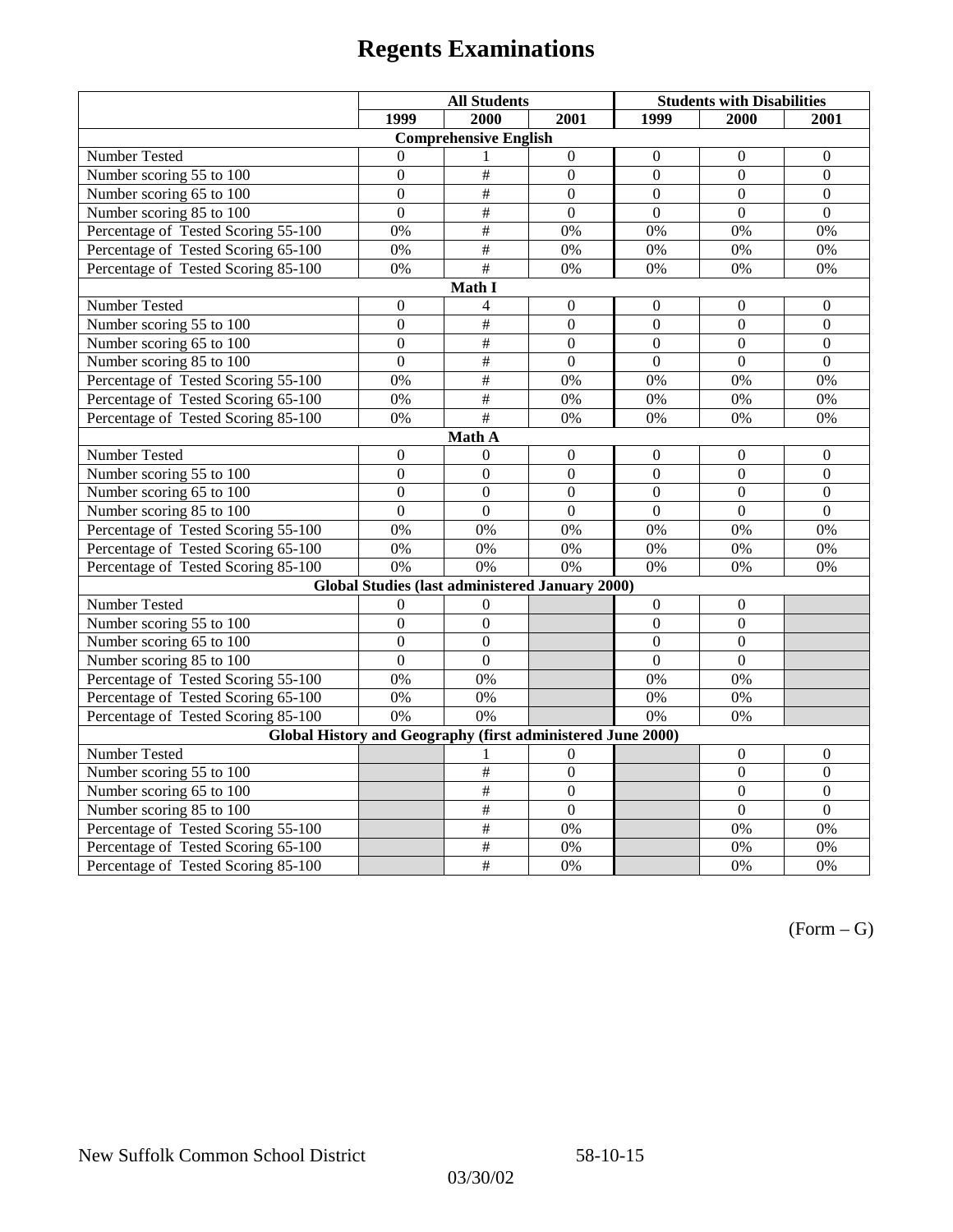|                                       | <b>All Students</b> |                            |                  | <b>Students with Disabilities</b> |                |                |  |  |
|---------------------------------------|---------------------|----------------------------|------------------|-----------------------------------|----------------|----------------|--|--|
|                                       | 1999                | 2000                       | 2001             | 1999                              | 2000           | 2001           |  |  |
| <b>Average Grade Enrollment (AGE)</b> | $\Omega$            | $\Omega$                   | $\Omega$         | $\Omega$                          | $\Omega$       | $\Omega$       |  |  |
| <b>Comprehensive Spanish</b>          |                     |                            |                  |                                   |                |                |  |  |
| Number Tested                         | $\theta$            |                            | $\theta$         | $\mathbf{0}$                      | $\theta$       | $\theta$       |  |  |
| Number scoring 55 to 100              | $\mathbf{0}$        | $\#$                       | $\boldsymbol{0}$ | $\mathbf{0}$                      | $\overline{0}$ | $\overline{0}$ |  |  |
| Number scoring 65 to 100              | $\mathbf{0}$        | #                          | $\mathbf{0}$     | $\Omega$                          | $\theta$       | $\theta$       |  |  |
| Number scoring 85 to 100              | $\theta$            | #                          | $\theta$         | $\theta$                          | $\theta$       | $\theta$       |  |  |
| Percentage of AGE Tested              | 0%                  | #                          | 0%               | 0%                                | 0%             | 0%             |  |  |
| Percentage of AGE Scoring 55-100      | 0%                  | $\#$                       | 0%               | 0%                                | 0%             | 0%             |  |  |
| Percentage of AGE Scoring 65-100      | 0%                  | #                          | 0%               | 0%                                | 0%             | 0%             |  |  |
| Percentage of AGE Scoring 85-100      | 0%                  | #                          | 0%               | 0%                                | 0%             | 0%             |  |  |
| Percentage of Tested Scoring 65-100   | 0%                  | #                          | 0%               | 0%                                | 0%             | 0%             |  |  |
|                                       |                     | <b>Comprehensive Latin</b> |                  |                                   |                |                |  |  |
| Number Tested                         | 0                   | $\theta$                   | $\overline{0}$   | $\Omega$                          | $\theta$       | $\overline{0}$ |  |  |
| Number scoring 55 to 100              | $\overline{0}$      | $\theta$                   | $\theta$         | $\Omega$                          | $\theta$       | $\theta$       |  |  |
| Number scoring $65$ to $100$          | $\mathbf{0}$        | $\theta$                   | $\theta$         | $\Omega$                          | $\theta$       | $\theta$       |  |  |
| Number scoring 85 to 100              | $\theta$            | $\theta$                   | $\Omega$         | $\Omega$                          | $\Omega$       | $\Omega$       |  |  |
| Percentage of AGE Tested              | 0%                  | 0%                         | 0%               | 0%                                | 0%             | 0%             |  |  |
| Percentage of AGE Scoring 55-100      | 0%                  | 0%                         | 0%               | 0%                                | 0%             | 0%             |  |  |
| Percentage of AGE Scoring 65-100      | 0%                  | 0%                         | 0%               | 0%                                | 0%             | 0%             |  |  |
| Percentage of AGE Scoring 85-100      | 0%                  | 0%                         | 0%               | 0%                                | 0%             | 0%             |  |  |
| Percentage of Tested Scoring 65-100   | 0%                  | 0%                         | 0%               | 0%                                | 0%             | 0%             |  |  |

(Form – K)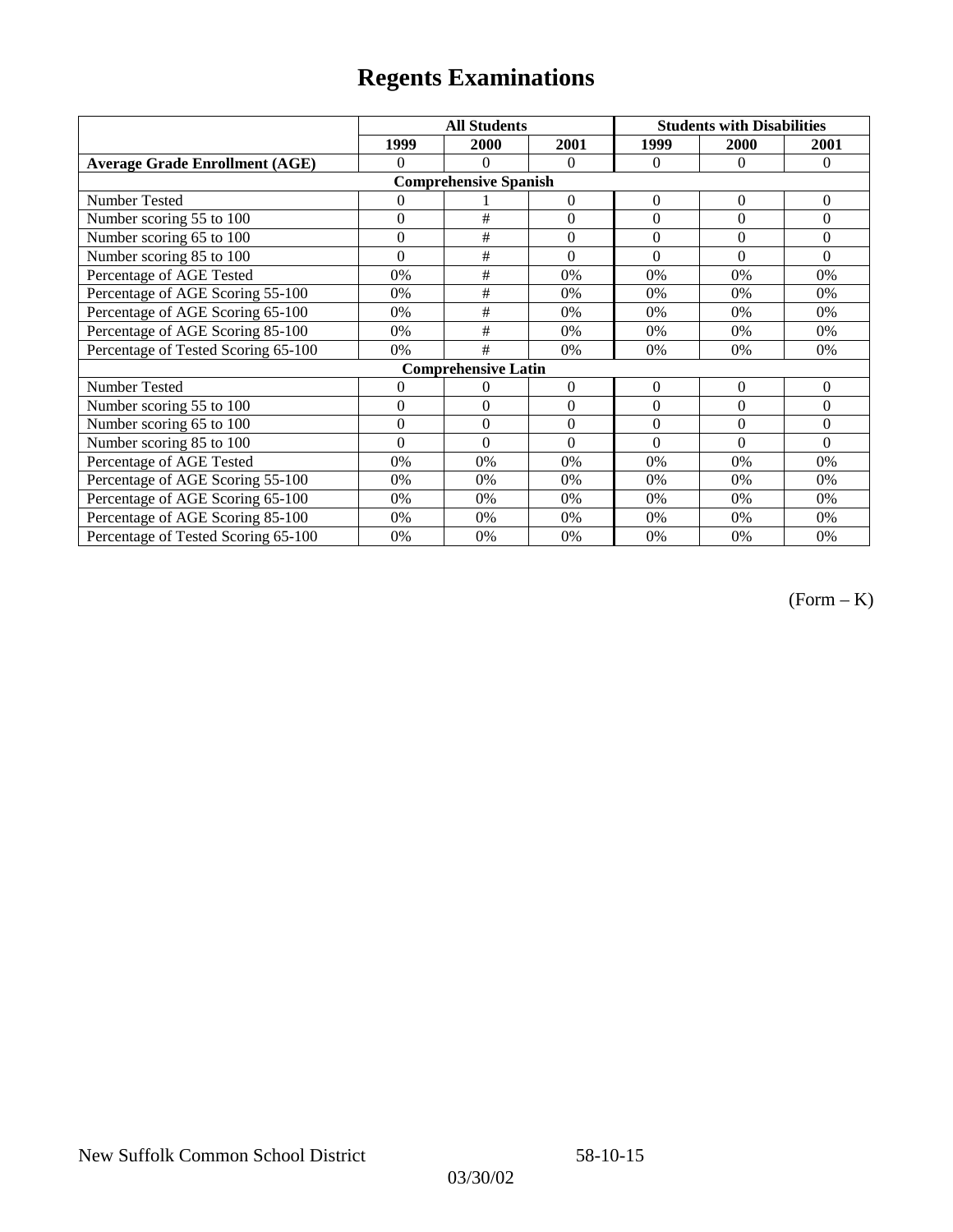|                                       | <b>All Students</b> |                                       | <b>Students with Disabilities</b> |                  |                  |                  |  |
|---------------------------------------|---------------------|---------------------------------------|-----------------------------------|------------------|------------------|------------------|--|
|                                       | 1999                | 2000                                  | 2001                              | 1999             | 2000             | 2001             |  |
| <b>Average Grade Enrollment (AGE)</b> | $\boldsymbol{0}$    | $\theta$                              | $\Omega$                          | $\Omega$         | $\Omega$         | $\Omega$         |  |
|                                       |                     | Math II                               |                                   |                  |                  |                  |  |
| Number Tested                         | $\boldsymbol{0}$    | 1                                     | $\boldsymbol{0}$                  | $\boldsymbol{0}$ | $\mathbf{0}$     | $\boldsymbol{0}$ |  |
| Number scoring 55 to 100              | $\overline{0}$      | $\#$                                  | $\overline{0}$                    | $\overline{0}$   | $\boldsymbol{0}$ | $\boldsymbol{0}$ |  |
| Number scoring 65 to 100              | $\overline{0}$      | $\#$                                  | $\overline{0}$                    | $\overline{0}$   | $\overline{0}$   | $\theta$         |  |
| Number scoring 85 to 100              | $\overline{0}$      | $\#$                                  | $\overline{0}$                    | $\overline{0}$   | $\overline{0}$   | $\overline{0}$   |  |
| Percentage of AGE Tested              | 0%                  | $\#$                                  | 0%                                | 0%               | 0%               | 0%               |  |
| Percentage of AGE Scoring 55-100      | 0%                  | $\#$                                  | 0%                                | 0%               | 0%               | 0%               |  |
| Percentage of AGE Scoring 65-100      | 0%                  | $\#$                                  | 0%                                | 0%               | 0%               | 0%               |  |
| Percentage of AGE Scoring 85-100      | 0%                  | #                                     | 0%                                | 0%               | 0%               | 0%               |  |
| Percentage of Tested Scoring 65-100   | 0%                  | #                                     | 0%                                | 0%               | 0%               | 0%               |  |
| <b>Math III</b>                       |                     |                                       |                                   |                  |                  |                  |  |
| <b>Number Tested</b>                  | $\boldsymbol{0}$    |                                       | $\boldsymbol{0}$                  | $\boldsymbol{0}$ | $\boldsymbol{0}$ | $\overline{0}$   |  |
| Number scoring 55 to 100              | $\overline{0}$      | #                                     | $\overline{0}$                    | $\mathbf{0}$     | $\mathbf{0}$     | $\mathbf{0}$     |  |
| Number scoring 65 to 100              | $\overline{0}$      | #                                     | $\theta$                          | $\theta$         | $\mathbf{0}$     | $\overline{0}$   |  |
| Number scoring 85 to 100              | $\overline{0}$      | #                                     | $\overline{0}$                    | $\overline{0}$   | $\mathbf{0}$     | $\theta$         |  |
| Percentage of AGE Tested              | 0%                  | $\#$                                  | 0%                                | 0%               | 0%               | 0%               |  |
| Percentage of AGE Scoring 55-100      | 0%                  | #                                     | 0%                                | 0%               | 0%               | 0%               |  |
| Percentage of AGE Scoring 65-100      | 0%                  | #                                     | 0%                                | 0%               | 0%               | 0%               |  |
| Percentage of AGE Scoring 85-100      | 0%                  | #                                     | 0%                                | 0%               | 0%               | 0%               |  |
| Percentage of Tested Scoring 65-100   | 0%                  | #                                     | 0%                                | 0%               | 0%               | 0%               |  |
|                                       |                     | Math B (first administered June 2001) |                                   |                  |                  |                  |  |
| Number Tested                         |                     |                                       | $\theta$                          |                  |                  | $\mathbf{0}$     |  |
| Number scoring 55 to 100              |                     |                                       | $\overline{0}$                    |                  |                  | $\overline{0}$   |  |
| Number scoring 65 to 100              |                     |                                       | $\theta$                          |                  |                  | $\overline{0}$   |  |
| Number scoring 85 to 100              |                     |                                       | $\overline{0}$                    |                  |                  | $\overline{0}$   |  |
| Percentage of AGE Tested              |                     |                                       | 0%                                |                  |                  | 0%               |  |
| Percentage of AGE Scoring 55-100      |                     |                                       | 0%                                |                  |                  | 0%               |  |
| Percentage of AGE Scoring 65-100      |                     |                                       | 0%                                |                  |                  | 0%               |  |
| Percentage of AGE Scoring 85-100      |                     |                                       | 0%                                |                  |                  | 0%               |  |
| Percentage of Tested Scoring 65-100   |                     |                                       | 0%                                |                  |                  | 0%               |  |

 $(Form - L)$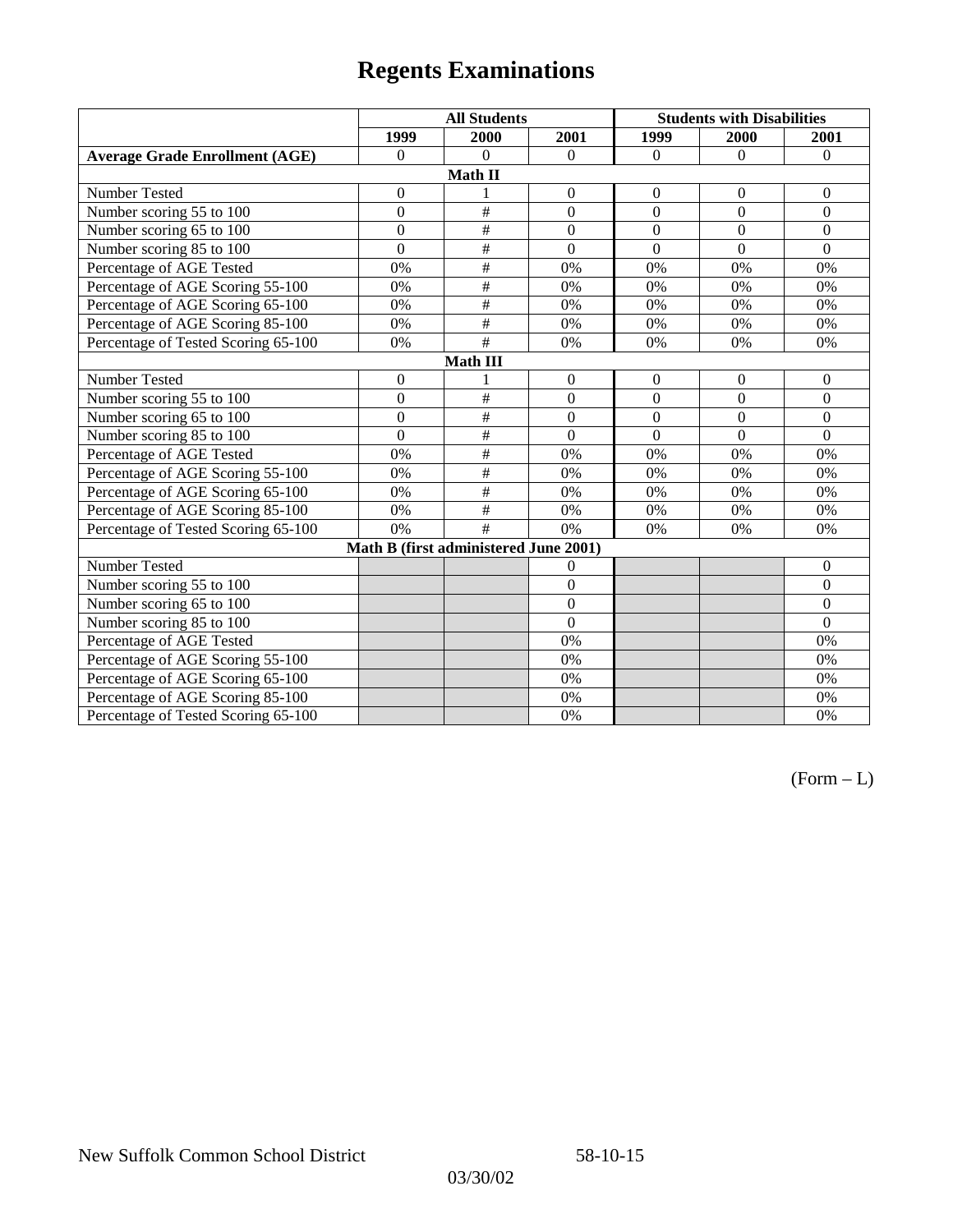|                                                                | <b>All Students</b>                             |                  |                  | <b>Students with Disabilities</b> |                  |                                   |
|----------------------------------------------------------------|-------------------------------------------------|------------------|------------------|-----------------------------------|------------------|-----------------------------------|
|                                                                | 1999                                            | 2000             | 2001             | 1999                              | 2000             | 2001                              |
| <b>Average Grade Enrollment (AGE)</b>                          | $\Omega$                                        | $\theta$         | $\Omega$         | $\Omega$                          | $\Omega$         | $\mathbf{0}$                      |
|                                                                | Earth Science (last administered January 2001)  |                  |                  |                                   |                  |                                   |
| Number Tested                                                  | $\theta$                                        | $\Omega$         | $\Omega$         | $\boldsymbol{0}$                  | 0                | 0                                 |
| Number scoring 55 to 100                                       | $\theta$                                        | $\Omega$         | $\overline{0}$   | $\overline{0}$                    | $\overline{0}$   | $\overline{0}$                    |
| Number scoring 65 to 100                                       | $\theta$                                        | $\Omega$         | $\Omega$         | $\theta$                          | $\theta$         | $\theta$                          |
| Number scoring 85 to 100                                       | $\overline{0}$                                  | $\overline{0}$   | $\overline{0}$   | $\overline{0}$                    | $\overline{0}$   | $\overline{0}$                    |
| Percentage of AGE Tested                                       | 0%                                              | 0%               | 0%               | 0%                                | 0%               | 0%                                |
| Percentage of AGE Scoring 55-100                               | 0%                                              | 0%               | 0%               | 0%                                | 0%               | 0%                                |
| Percentage of AGE Scoring 65-100                               | 0%                                              | 0%               | 0%               | 0%                                | 0%               | 0%                                |
| Percentage of AGE Scoring 85-100                               | 0%                                              | 0%               | 0%               | 0%                                | 0%               | 0%                                |
| Percentage of Tested Scoring 65-100                            | 0%                                              | 0%               | 0%               | 0%                                | 0%               | 0%                                |
| Physical Setting: Earth Science (first administered June 2001) |                                                 |                  |                  |                                   |                  |                                   |
| Number Tested                                                  |                                                 |                  | $\mathbf{0}$     |                                   |                  | $\boldsymbol{0}$                  |
| Number scoring 55 to 100                                       |                                                 |                  | $\overline{0}$   |                                   |                  | $\overline{0}$                    |
| Number scoring 65 to 100                                       |                                                 |                  | $\mathbf{0}$     |                                   |                  | $\mathbf{0}$                      |
| Number scoring 85 to 100                                       |                                                 |                  | $\overline{0}$   |                                   |                  | $\overline{0}$                    |
| Percentage of AGE Tested                                       |                                                 |                  | 0%               |                                   |                  | 0%                                |
| Percentage of AGE Scoring 55-100                               |                                                 |                  | 0%               |                                   |                  | 0%                                |
| Percentage of AGE Scoring 65-100                               |                                                 |                  | 0%               |                                   |                  | 0%                                |
| Percentage of AGE Scoring 85-100                               |                                                 |                  | 0%               |                                   |                  | 0%                                |
| Percentage of Tested Scoring 65-100                            |                                                 |                  | 0%               |                                   |                  | 0%                                |
|                                                                | <b>Biology (last administered January 2001)</b> |                  |                  |                                   |                  |                                   |
| Number Tested                                                  | $\theta$                                        | 4                | $\boldsymbol{0}$ | $\boldsymbol{0}$                  | $\boldsymbol{0}$ | $\boldsymbol{0}$                  |
| Number scoring 55 to 100                                       | $\mathbf{0}$                                    | $\overline{+}$   | $\mathbf{0}$     | $\overline{0}$                    | $\mathbf{0}$     | $\overline{0}$                    |
| Number scoring 65 to 100                                       | $\mathbf{0}$                                    | $\overline{+}$   | $\overline{0}$   | $\boldsymbol{0}$                  | $\overline{0}$   | $\overline{0}$                    |
| Number scoring 85 to 100                                       | $\boldsymbol{0}$                                | $\#$             | $\overline{0}$   | $\overline{0}$                    | $\boldsymbol{0}$ | $\boldsymbol{0}$                  |
| Percentage of AGE Tested                                       | 0%                                              | $\#$             | 0%               | 0%                                | 0%               | 0%                                |
| Percentage of AGE Scoring 55-100                               | 0%                                              | #                | 0%               | 0%                                | $\overline{0\%}$ | 0%                                |
| Percentage of AGE Scoring 65-100                               | 0%                                              | $\#$             | 0%               | 0%                                | 0%               | 0%                                |
| Percentage of AGE Scoring 85-100                               | 0%                                              | $\frac{1}{2}$    | 0%               | 0%                                | 0%               | 0%                                |
| Percentage of Tested Scoring 65-100                            | 0%                                              | #                | 0%               | 0%                                | 0%               | 0%                                |
|                                                                |                                                 | <b>Chemistry</b> |                  |                                   |                  |                                   |
| Number Tested                                                  | $\boldsymbol{0}$                                | $\Omega$         | $\boldsymbol{0}$ | $\theta$                          | $\theta$         | $\theta$                          |
| Number scoring 55 to 100                                       | $\Omega$                                        | $\Omega$         | $\overline{0}$   | $\overline{0}$                    | $\overline{0}$   | $\Omega$                          |
| Number scoring 65 to 100                                       | $\overline{0}$                                  | $\mathbf{0}$     | $\overline{0}$   | $\overline{0}$                    | $\mathbf{0}$     | $\mathbf{0}$                      |
| Number scoring 85 to 100                                       | $\overline{0}$                                  | $\overline{0}$   | $\overline{0}$   | $\overline{0}$                    | $\overline{0}$   | $\overline{0}$                    |
| Percentage of AGE Tested                                       | 0%                                              | 0%               | 0%               | 0%                                | 0%               | 0%                                |
| Percentage of AGE Scoring 55-100                               | 0%                                              | 0%               | 0%               | 0%                                | 0%               | 0%                                |
| Percentage of AGE Scoring 65-100                               | 0%                                              | 0%               | 0%               | 0%                                | 0%               | 0%                                |
| Percentage of AGE Scoring 85-100                               | 0%                                              | 0%               | 0%               | 0%                                | 0%               | 0%                                |
| Percentage of Tested Scoring 65-100                            | 0%                                              | 0%               | 0%               | 0%                                | 0%               | 0%<br>$\sqrt{12}$<br>$\mathbf{A}$ |

(Form – M)